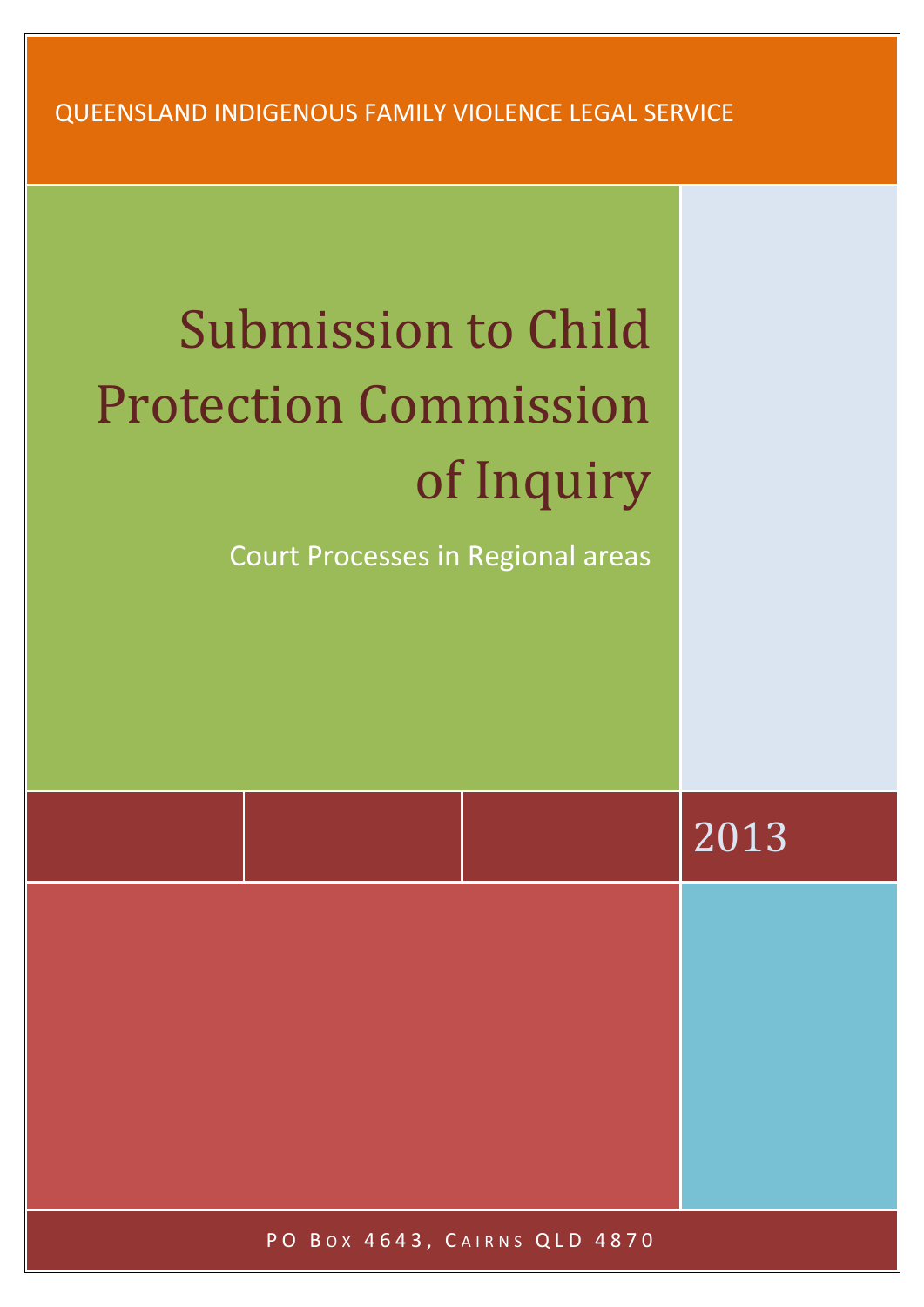# **Background**

QIFVLS is a relatively new organisation, formed in 2010 as a result of the amalgamation of the individual family violence units operating in Mount Isa, Cairns and Townsville. These services had been operating as stand-alone services prior to a process of regionalisation. The Rockhampton service was incorporated into QIFVLS at a later date from 1 July 2010.

QIFVLS is predominantly an outreach service however clients who reside in the Cairns, Mount Isa, Rockhampton and Townsville locations are not ineligible for service.

Communities serviced from the Cairns Office include: Mareeba, Atherton, Kuranda, Yarrabah, Napranum, Mapoon, Aurukun, Lockhart River, Coen, Laura, Injinoo, Umagico, New Mapoon, Hopevale, Wujal Wujal, Cooktown, Pormpuraaw, Kowanyama, Weipa, Mossman Gorge, Mossman, Bamaga and Seisia.

Communities serviced from the Townsville Office include: Innisfail, Tully, Proserpine, Palm Island, Ayr, Bowen, Charters Towers, Richmond and Hughenden.

Communities serviced from the Mount Isa Office include: Mornington Island, Burketown, Normanton, Doomadgee, Camooweal, Cloncurry, Julia Creek, Dajarra, Urandangie, Boulia, Bedourie and Birdsville.

Communities serviced from the Rockhampton Office include: Emu Park, Kepple Sands, Gracemere, Mt Morgan, Wowan, Duaringa, Bajool, Marlborough, Yeppoon, Gladstone, Woorabinda, Biloela, Yamba, Caves.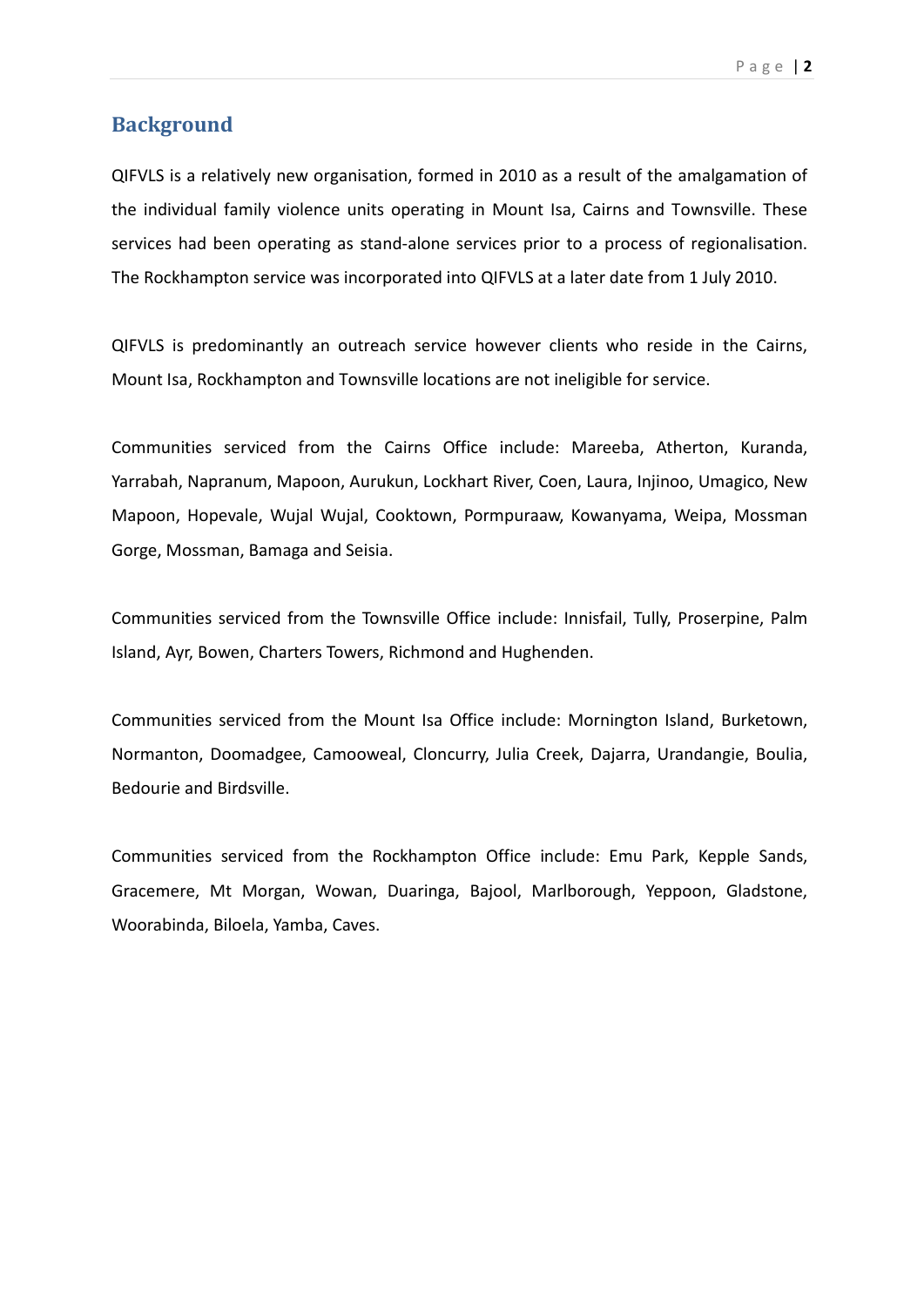The role of QIFVLS is to provide legal assistance, practical support, court support, early intervention, education and advocacy for Indigenous victims of family violence and/or sexual assault in rural and remote communities. Services are provided in the areas of family law, child protection, family violence and sexual assault.

The legal team for QIFVLS consists of a Client Support Officer (Aboriginal or Torres Strait Islander) working alongside a Solicitor. This model ensures that a client is treated holistically, in that their practical and welfare needs are addressed in addition to their legal needs. It also provides for a culturally appropriate service, with the CSO working with the client and the solicitor to ensure any language and/or cultural barriers are reduced which ensures the client's instructions are properly understood and acted upon by the solicitor. QIFVLS is aware that victims of family violence and/or sexual assault are in a vulnerable state and this area of law is often complex, emotionally charged and accompanied by current or past trauma. QIFVLS considers the team approach (CSO and solicitor) beneficial to the client as it provides a supportive environment so the client feels safe to tell their story and provide the history of their matter.

QIFVLS currently has nine solicitors (excluding the Principal Solicitor and CEO who are both legally trained) and nine Client Support Officers. As we are a multiregional organisation, we are able to assist clients even if they move between communities or from a community to a regional city. With the assistance of technology, we can also ensure our clients are appropriately represented across regions as we, at times, have Solicitors appearing in other regional courts by telephone remotely if face to face appearance is not an option at that time.

A majority of the work QIFVLS deals with involves child protection matters; and there is also a number of instances where domestic violence issues and child protection matters coincide. QIFVLS provides legal representation from early Intervention through to final hearings for Long Term Guardianship applications. Specifically, QIFVLS is able to assist clients who have received a notification and/or follow up visit from the Department of Communities – Child Safety ('Child Safety'). As such we assist in the negotiation of terms for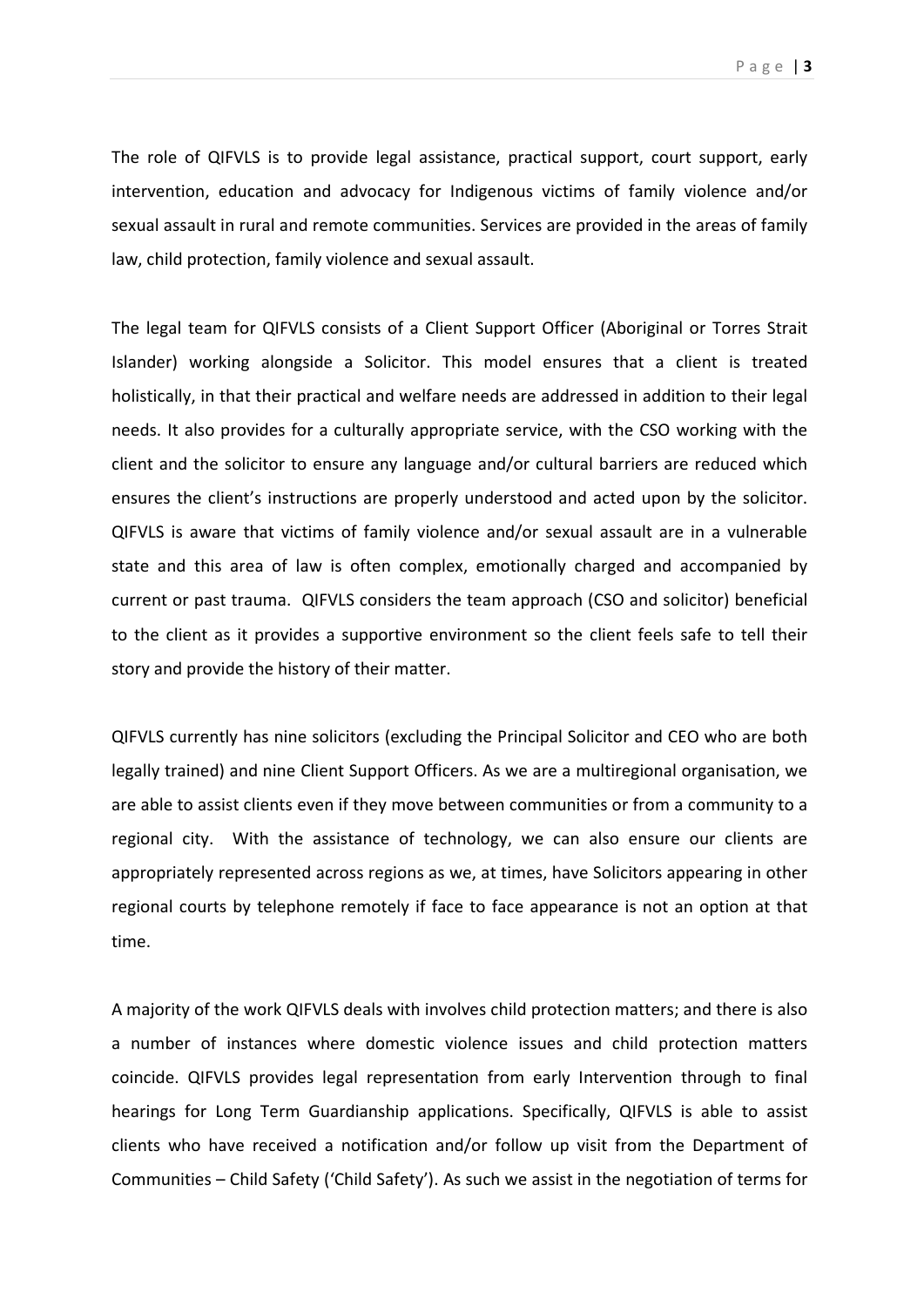Safety Plans or Intervention with Parental Agreements, or such other Care Agreement. If there are court proceedings on foot then we attend the court mentions, Family Group Meetings, Court Ordered Conferences and, if necessary, prepare and represent our client at a final hearing/trial. In cases where there are Long Term Guardianship matters on foot, where instructed, we will attend to reminding Child Safety of the necessary reviews for case plans and review. We have noticed that in cases where there is legal representation from our service, that case plans are negotiated which have specific and measurable outcomes, and that case plan review dates are adhered to. Anecdotally, we understand that where no such legal representation exists, that reviews are not always done, or not done according to prescribed dates. We are also aware in cases where we peruse already existing case plans, that these often contain unachievable and non measurable outcomes, which clients often struggle to understand or adhere to.

In cases where QIFVLS has become involved, we report an improvement in some areas within Child Safety over the last 14 months, in regards to workers and their actions involving interventions/removal of children and issues of accountability for families. This is discussed further in our submissions.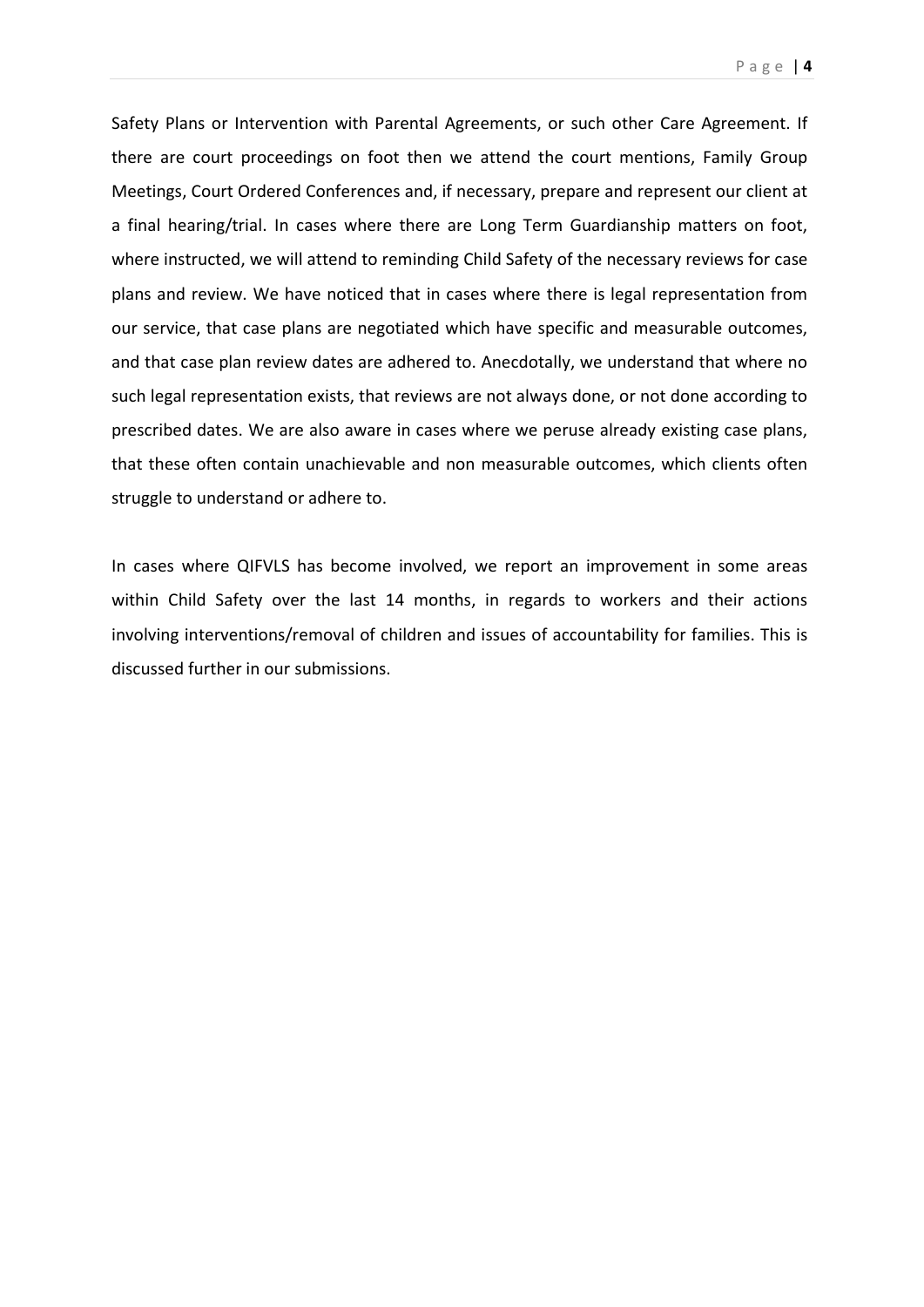In providing a response to the Child Protection Commission, we have addressed 3(c) of the *Order of Inquiry* and have used the same reference headings to provide our response. We provide our response from a legal perspective and therefore our submission is narrower in focus than were we considering the Child Protection System as a whole. We have also answered a number of questions put to us in Cairns in August 2012. We have used those questions as headings. Our submission follows.

## **Direct questions asked by Commission regarding QIFVLS service provision.**

## **Do QIFVLS lawyers advocate for cultural plans as part of the current FGM and case plan processes?**

The QIFVLS service model ensures that we identify and negotiate for the inclusion and need for identification of ATSI heritage and that the continual linkage required with family, kin and community is addressed. There has been a shift with some Child Safety workers who understand the need to ensure that culture, family and spirituality are addressed in plans.

Through the CSO role, QIFVLS advocates and provides direction about the parent's position regarding the appropriate cultural needs for the children and how the case plans should be best designed to support the continuity of culture in the child/children's development, if they are placed out of community. We have noted that the child is disadvantaged in keeping connection to their community and culture when the child is removed from community. This is compounded when parents and the child/children are 'apportioned' two, one hour weekly blocks of supervised time through a majority of duration of the Child Safety application. This small amount of time, particularly when it is away from community, provides little opportunity for real attachment to be sustained or maintained.

Accordingly, despite the inclusion of the cultural requirements in the case plans, the application of the requirements is not always followed or even considered by some Child Safety workers. It is unclear whether this is a consequence of ignorance of cultural requirements, under-resourcing issues or the short term nature of employment of Child Safety staff. We note anecdotally that the average tenure of a Child Safety worker is 18 months. This results in large turnover and, for families, a need to form relationships with new staff and to tell and retell their stories. QIFVLS believes that cultural plans should be a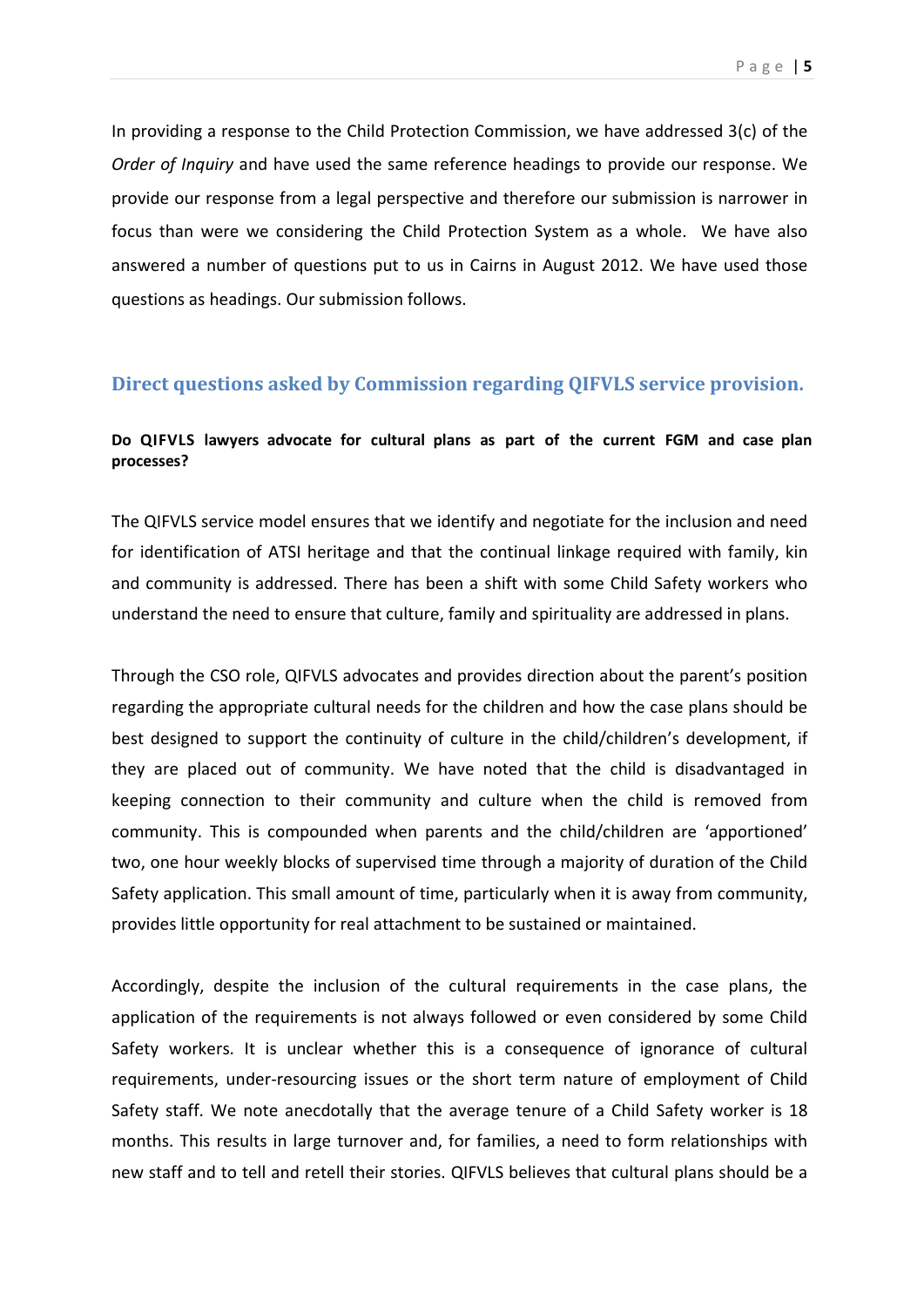"must" and not a "maybe" in regards to Aboriginal and Islander children and families.

## **What is QIFVLS experience of the mediation model used in child protection proceedings from a cultural and litigation perspective?**

We note that we rarely experience any mediation based approaches with Child Safety. In the rare occasions we do, the responses are usually restricted by funding and the lack of delegated authority to commit Child Safety to the proposed agreement.

This means that often the matters go directly to a court process, which is often intimidating for clients and not a cost effective, nor culturally sensitive, first step approach.

#### **What is QIFVLS experience of the Department as a litigant?**

Overall, it is the exception rather than the norm, for Child Safety to enter into 'meaningful discussion' regarding a different proposed course of action. It is usually when Crown Law become involved that such meaningful discussion occurs. This is again a waste of scarce resources, and provides for a higher level of emotional burden on all parties. Further, despite the Model Litigant principles applying to the Queensland Government departments, it is our experience that these principles are rarely considered or followed by Child Safety. For example, Principle One which states "The State and all agencies must conduct themselves as model litigants in the conduct of all litigation by adhering to the following principles of fairness" and specifically: dealing with claims promptly and not causing unnecessary delay in the handling of claims and litigation, endeavouring to avoid, prevent and limit the scope of legal proceedings wherever possible, including by giving consideration in all cases to alternative dispute resolution before initiating legal proceedings and by participating in alternative dispute resolution processes where appropriate and Principle Three: when participating in alternative dispute resolution, the State must ensure that its representatives: (a) participate fully and effectively, and (b) have authority to settle the matter so as to facilitate appropriate and timely resolution of a dispute. On numerous occasions throughout the Child Protection process we have found the conduct by Child Safety to not be in accordance with the Model Litigant principles.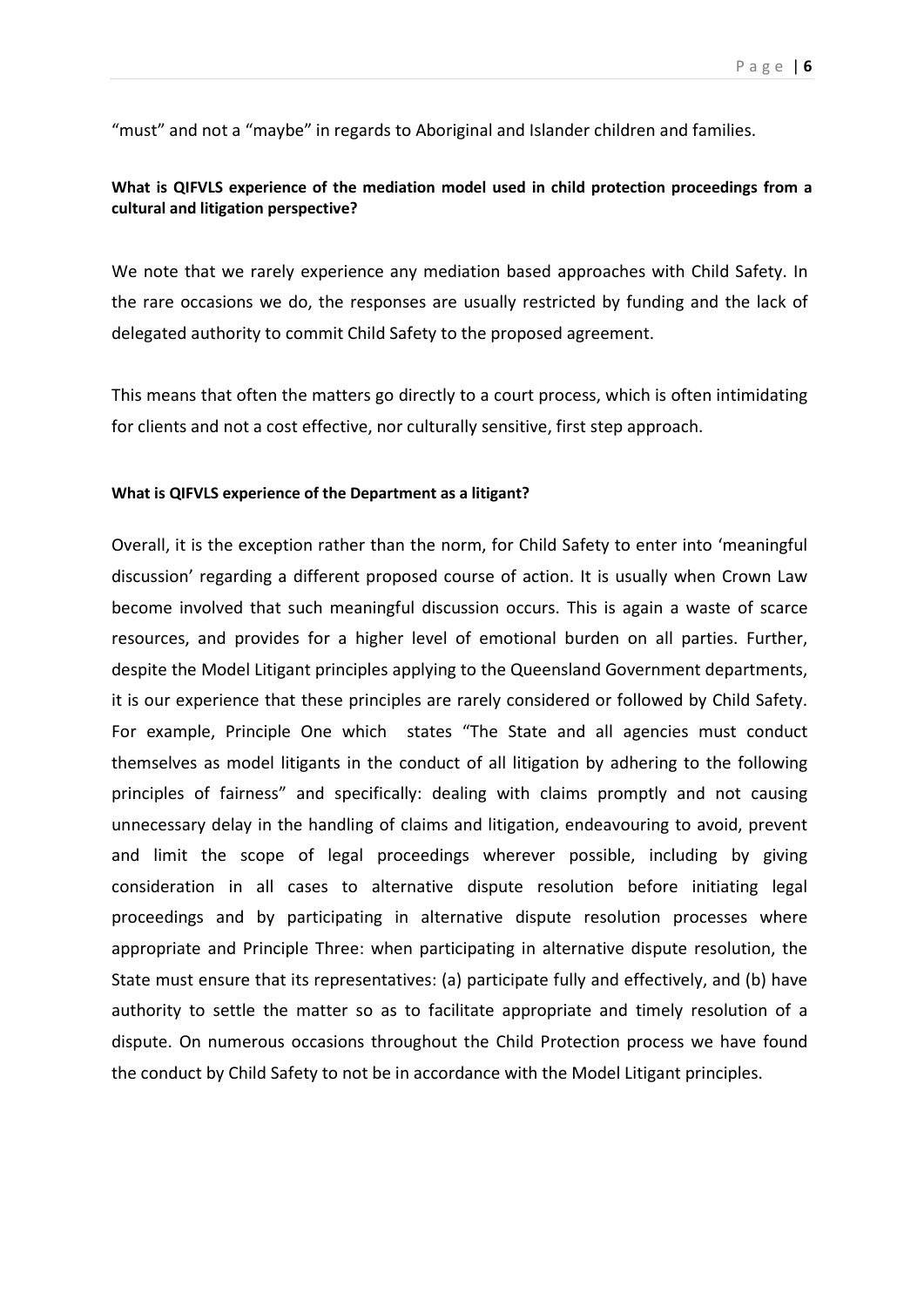#### **What is QIFVLS view on the current role that Recognised Entities play in court proceedings? Would they recommend any changes in relation to the court advisory function?**

In QIFVLS experience we have seen Recognised Entities ('RE') placed in difficult, and often compromised, positions as although their position requires them to be representative of an Indigenous community and in that representation ensure the best for families within those communities, their position is funded through Child Safety.

This inherent conflict may not always provide for the best outcome for children, given that a common response used by Child Safety is "The Recognised Entity agrees with this course of action". In many cases there are no reports provided by the REs which clarifies why and how the RE agrees with the course of action or how they have formed that view.

In remote areas, we often do not receive input from the REs at meetings, due to other commitments or the late notice of such meetings. QIFVLS believes the input of RE's is invaluable, and notes that when sufficiently experienced RE are involved, particularly when they have a strong understanding of the court process, their recommendations have provided better insight into the situations and have produced a better outcome for the parties – for example, we have experienced quite intrusive Orders reduced to IPAs or Safety Plans. In addition, experienced RE who understand the needs of their communities and the families in those communities will have the confidence to state an alternative view to that proposed by Child Safety. We believe this provides for better outcomes for all parties and often contributes to a greater acceptance of the outcomes for parents.

In order to provide independent information into the best interests of the children, perhaps the REs should be funded and administered through a separate body and a clear process followed in appointing REs and the provision of ongoing support and training in the court process and what is required in providing recommendations (report writing). It may be a better option for REs to be attached to the Court service as this enables them to be seen as independent from the parties involved in the 'dispute'. For example, in the Federal Magistrates Court (Cairns Registry) there is an Indigenous Liaison Officer who, as a part of the role and function, reports to the Federal Magistrate as to the cultural ramifications of proposed orders.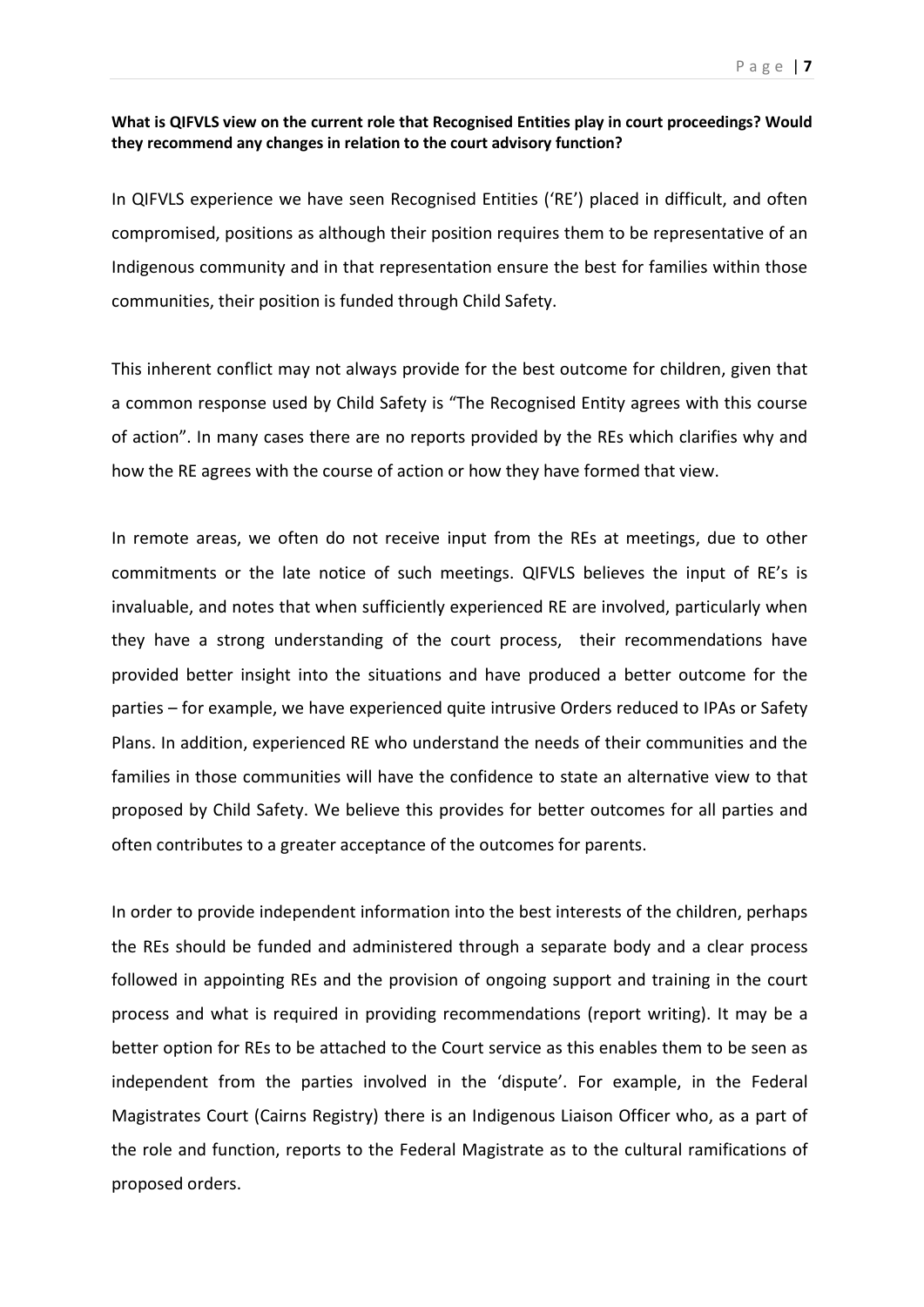# **Do you have any observations about your client's experiences in the local Children's Court?**

As our client's location varies across Queensland, we have addressed this below in our submission.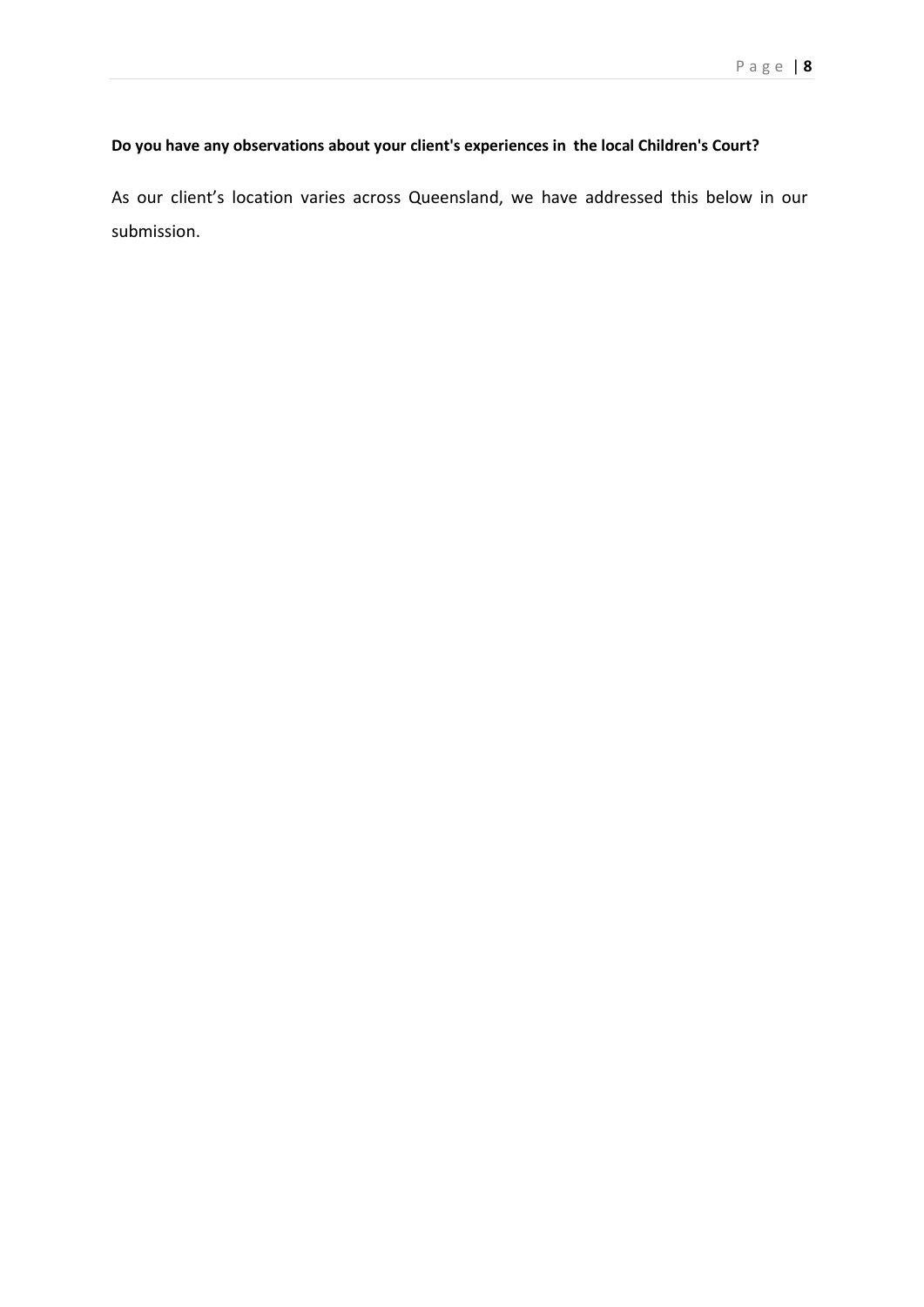# **Submission**

# **c) reviewing the effectiveness of Queensland's current child protection system in the following areas:**

## **i) Whether the current use of available resources across the child protection system is adequate and whether resources could be used more efficiently;**

Department of Communities - Child Safety statistics indicate that there has been an increase in Indigenous children in the Child Safety system over the past four years and an increase in out of home care placements. We note that in 2011-12, of the 1,684 children admitted to out of home care, that 987 (59%) were Indigenous. In addition, 60% of the Indigenous children removed come from the service catchment of QIFVLS, i.e. Central Queensland extending north and west to the Cape and Gulf areas, including Mount Isa.

We suggest that despite the majority of children coming from the central and north and north west areas, these remote and regional areas do not have adequate resources (staff, housing, education) to assist our clients in reunifying with their children. Given that the majority of the removals occur outside the South East Queensland corner, then theoretically the majority of the resources should be expended in appropriate early intervention, support and case management and review in those areas that are demonstrating the highest need. It is unclear whether this is actually the case.

In addition, Indigenous clients within communities often come with a range of complex needs. As such they need and deserve Child Safety staff who have the highest level of experience, including experience of culture and Aboriginal and Islander parenting styles and family dynamics. This is not always the case. In the most recent release of the Australian Governments report "*A Picture of Australia's Children 2012*" it is noted that there is a marked variation in the rates of child protection substantiations and children in out of home care for Aboriginal and Islander children with Indigenous children more than 10 times as likely as non-Indigenous children to be on care and protection orders.<sup>[1](#page-8-0)</sup> In addition there are a range of other needs to be addressed, with the report noting that:

<span id="page-8-0"></span> <sup>1</sup> Australian Institute of Health and Welfare 2012. "*A picture of Australia's children 2012*". Cat. no. PHE167 Canberra: AIHW.p.93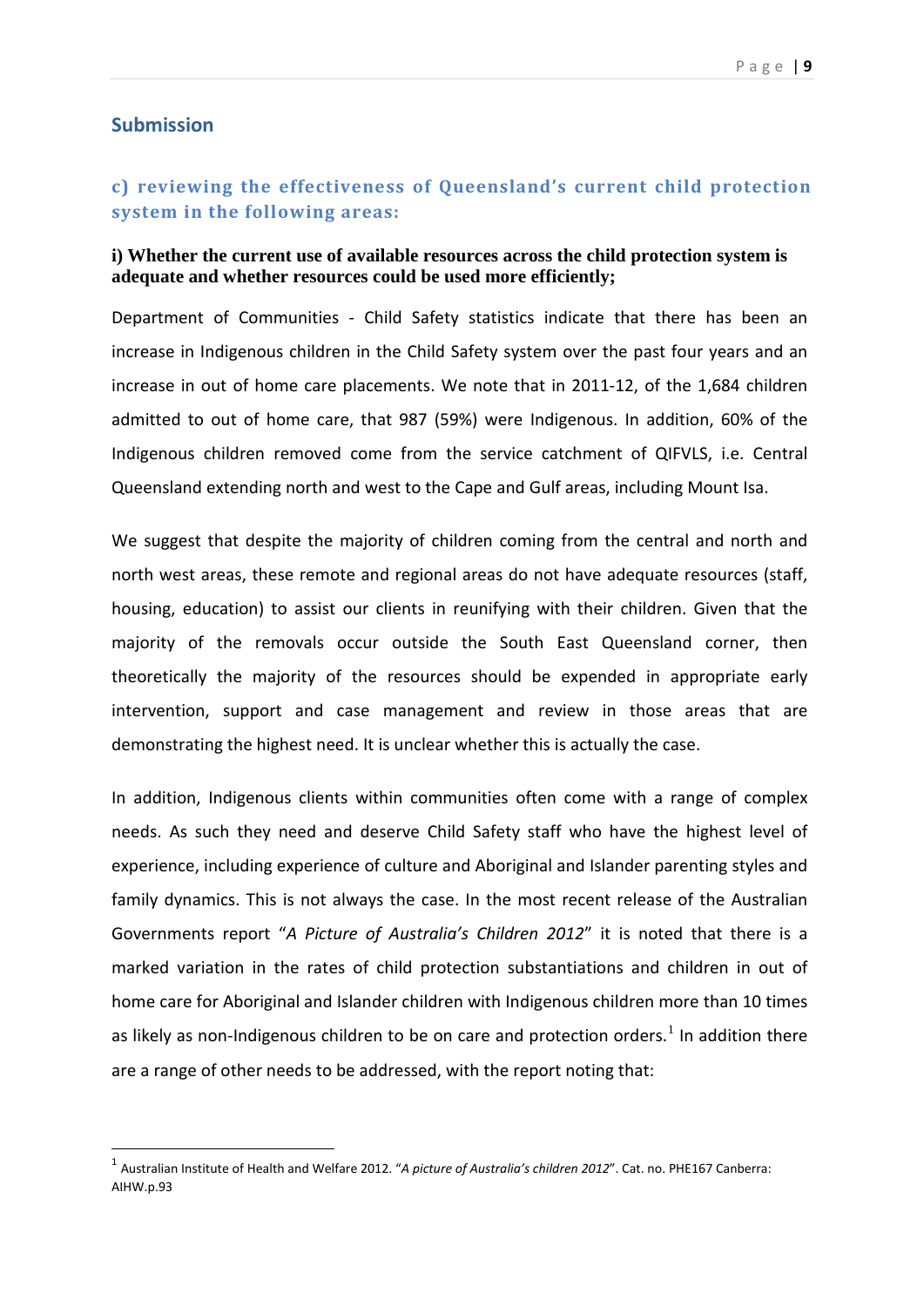*Aboriginal and Torres Strait Islander children Indigenous accompanying children aged 0–14 continue to be over-represented among specialist homelessness service users relative to their proportion in the Australian population. In 2010–11: 26% of accompanying children aged 0–14 were Indigenous, which was higher than the 5% they represent in the Australian population (AIHW SAAP National Data Collection 2010–11 unpublished data). The rate of Indigenous children accompanying their parent or guardian to a specialist homeless agency was 7 times that for non-Indigenous children aged 0–14 (99 per 1,000 children compared with 14 per 1,000, respectively) (AIHW SAAP National Data Collection 2010–11 unpublished data). Estimates of the Indigenous Australians who were homeless on 2006 Census night also suggest that Indigenous Australians were over-represented. Although the number of homeless Indigenous children has not been published, 10% of the overall homeless population were Indigenous, considerably higher than the proportion of the total Australian population who are Indigenous (2%) (ABS 2008a). [2](#page-9-0)*

## **ii) the current Queensland government response to children and families in the child protection system including the appropriateness of the level of, and support for, front line staffing;**

At present, the legislation does not provide for what constitutes "Best Interests" or sets out, with certainty, the necessary stages required in assessing "risk of harm". The current risk assessment tools are not necessarily incorporating Indigenous focused parenting styles or indicators of what should be the determining factors in Indigenous communities of risky behaviour.

In assessing the effectiveness of the current Child Safety workers file load, we see the workers are required to remove children, work with the parents, have carriage of a part legal/part social science file, and make determinations of parenting skills and whether parents can be 'assessed' as understanding protecting children from risk. We consider this must be particularly difficult for such workers, who are often recent graduates from university with little to no experience in such an emotionally charged area, and often have little to no experience within communities.

<span id="page-9-0"></span> $\frac{1}{2}$ <sup>2</sup> Australian Institute of Health and Welfare 2012. "A picture of Australia's children 2012". Cat. no. PHE167 Canberra: AIHW.p.75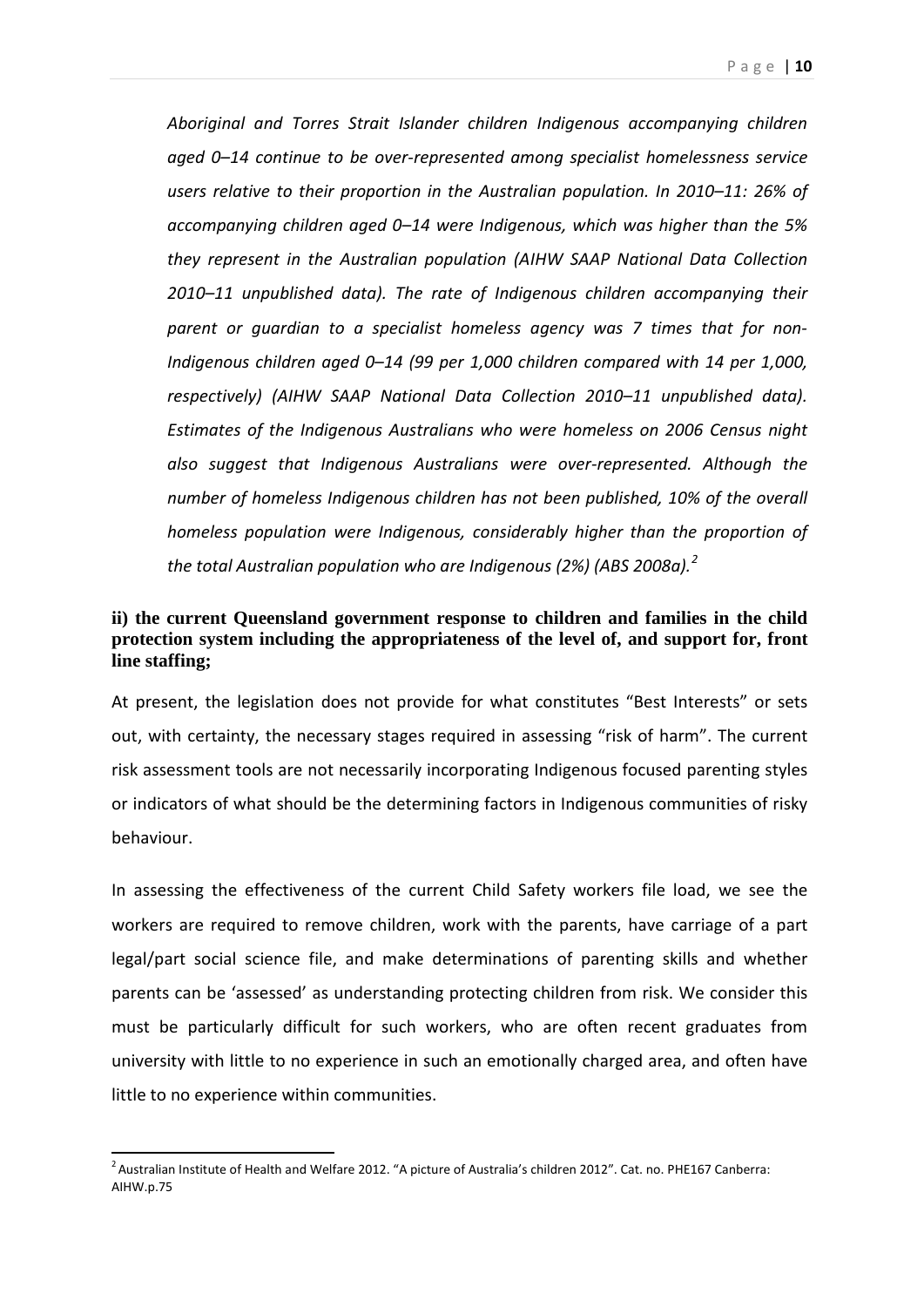Page | **11**

The support we consider would be beneficial for our client base would be having lawyers draft affidavits and negotiate with the file (in accordance with the Model Litigant principles). Given this area ultimately ends up being litigated, it would be helpful to have meaningful discussions take place at an earlier stage. By streamlining this area, this may reduce the current standard of poorly drafted or irrelevant court material as well as providing relief to the Child Safety workers in also having to draft material as well as manage their case load.

Further, the experience of the Child Safety workers often does not reflect the complexities of the role. For example, a new graduate from university, who may have limited experience with people with complex issues, is required to provide families with parenting skills and direction on the reunification or explanation as to why the children will not be reunified. We believe that many Child Safety workers want the best for the children with whom they are working. We further believe, however, that given the complexities and sensitivities involved with removing Indigenous children from families and/or communities that the level of experience and cultural competency and proficiency needs to be of the highest order.

In regards to what support is provided to case workers, there seems to be inadequate understanding of the legal system within which workers operate. As such there is a high level of power given to Child Safety under the legislation, which is sometimes misunderstood or disregarded. QIFVLS believes that staff who are taking part in the legal process on behalf of the Department, should be at a minimum trained in the court process, have a strong understanding of the relevant legislation, understand the importance of legal documentation and adherence to requirements under the legislation, particularly as they relate to issues of culture with Indigenous families.

As noted above, there is also a considerable turnover of staff which directly affects the continuity for clients of the progress of a client's file. This often makes it difficult for QIFVLS as a service because the carriage of files moves between Child Safety staff, and causes difficulties for clients who are not always clear which Child Safety worker they are working with.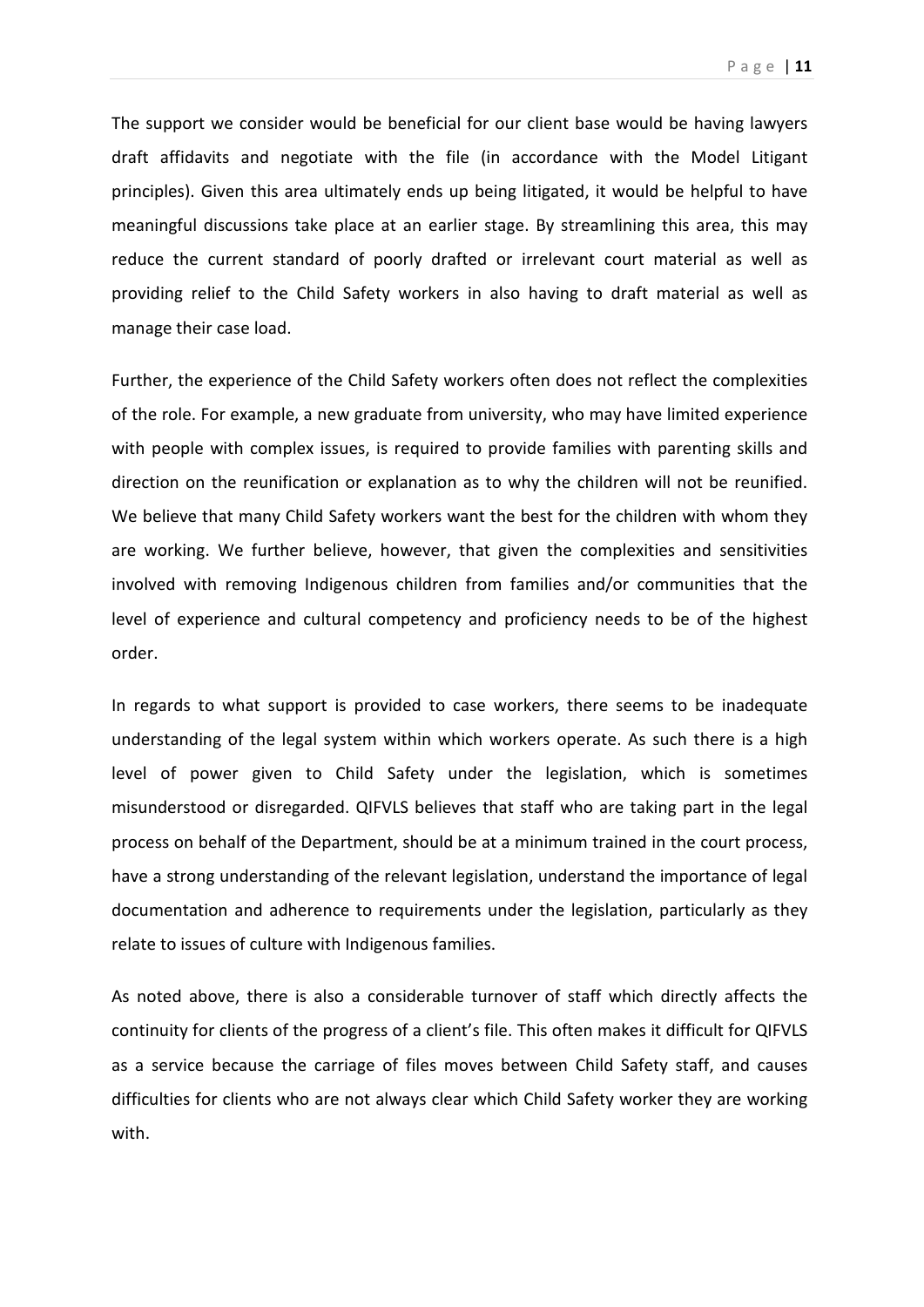A possible contributing factor to the high turnover of staff (particularly in the Cape and Gulf areas) is the lack of understanding by Child Safety as to what is culturally appropriate and a lack of understanding of Indigenous parenting. In looking deeper into the diversity of child rearing practices in Aboriginal and Torres Strait Islander communities, literature has identified that children form their social identity from communities and the way they raise children<sup>[3](#page-11-0)</sup>. Further Indigenous children can have "a network of caregivers and acceptance in *their community. Attachment in a network of multiple caregivers in Aboriginal culture takes on a special significance. In a multiple caregiver context, the opportunity of forming an enduring affective relationship with more than one specific person in the community allows the support and maintenance of the children's emotional health throughout their lifespan*" [4](#page-11-1)

Accordingly the lack of understanding of cultural child rearing practices, is in QIFVLS experience often the key to what a Child Safety worker perceives as 'risk of harm' to the children when in fact this is not the case. This lack of understanding on cultural considerations together with the little to no understanding of the prevailing community standards can often account for the misconception of risk. For example, Child Safety workers use their own perception as evidence of risk children walking home 'alone' when the community has its own security/awareness of children's locations.

## **iii) tertiary child protection interventions, case management, service standards, decision making frameworks and child protection court and tribunal processes;**

It is our perception that some workers in Child Safety do not consider they work within a legal sphere and are therefore not bound by rules of evidence. It is considered that Child Safety fail to understand the power provided to their government department; how it has been created and their obligations to work within it as a legal framework. This is explained further under Decision Making Frameworks.

.

<span id="page-11-0"></span> <sup>3</sup> Yeo, Soo See, "*Bonding and Attachment of Australian Aboriginal Children*", Child Abuse Review Vol.12: 292-304 (2003), p. 297

<span id="page-11-1"></span> $4$  See footnote  $1 - p$ . 299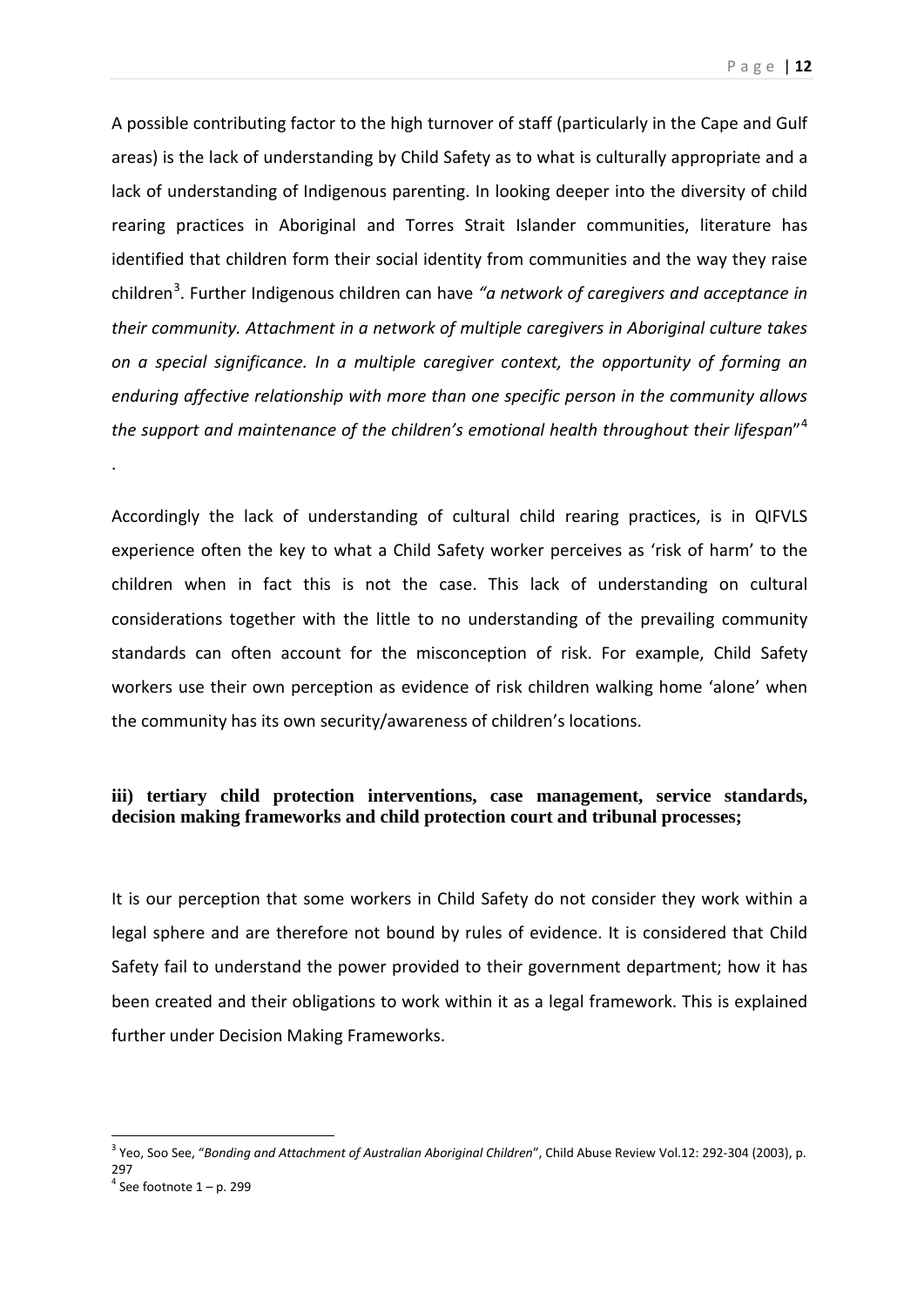#### *Child Protection Intervention*

Many of our clients have a number of children. We have seen, and been told by a number of clients, that they feel Child Safety assume any new child born will be an automatic removal. This creates high anxiety for the parents because they assume Child Safety will remove their baby because of past Child Safety involvement – i.e. past behaviour is not just a possible indicator of future behaviour but past behaviour dictates and unequivocally predicts future behaviour.

Our clients report to us that this means they are rarely given the opportunity to change or demonstrate that changes have been made. In addition they are made to feel that positive change is temporary and that Child Safety are expecting, and are waiting for them to make a mistake. As such, clients who have had children removed often have all children removed.

This "crystal ball" approach to case plan negotiation is often detrimental to clients. Child Safety behaves in such a risk adverse manner that children are removed "in case something happens in the future". Often the Child Safety workers are trying to insulate the child rather than allow the parents to make mistakes in parenting – mistakes which may not cause any level of risk to the safety of the child.

This is compounded for our clients who are victims of family violence or sexual assault who are often too scared to report this behaviour for fear of Child Safety's intervention resulting in children being removed. In a relationship where there is spousal violence (intimate terrorism<sup>[5](#page-12-0)</sup>), the victims is, in our view, often protecting her children from being hurt as she is the one who is the recipient of abuse. Rather than expose the abuse, it is often the fear of having children removed which prohibits victims from either reporting abuse, seeking assistance for the abuse or in some cases, even protecting the abuser by minimising or denying that the abuse occurs or occurred.

In addition, the legal jargon often associated with Child Safety orders and agreements is often misunderstood by clients and/or not well explained by workers. We have found that some clients have '*agreed*' to Long Term Guardianship orders when they were not aware of

<span id="page-12-0"></span> <sup>5</sup> Johnson, Michael P, "*A Typology of Domestic Violence: Intimate Terrorism, Violent Resistance and Situation couple Violence*", Northeastern Unity Press, 2008 pp. 5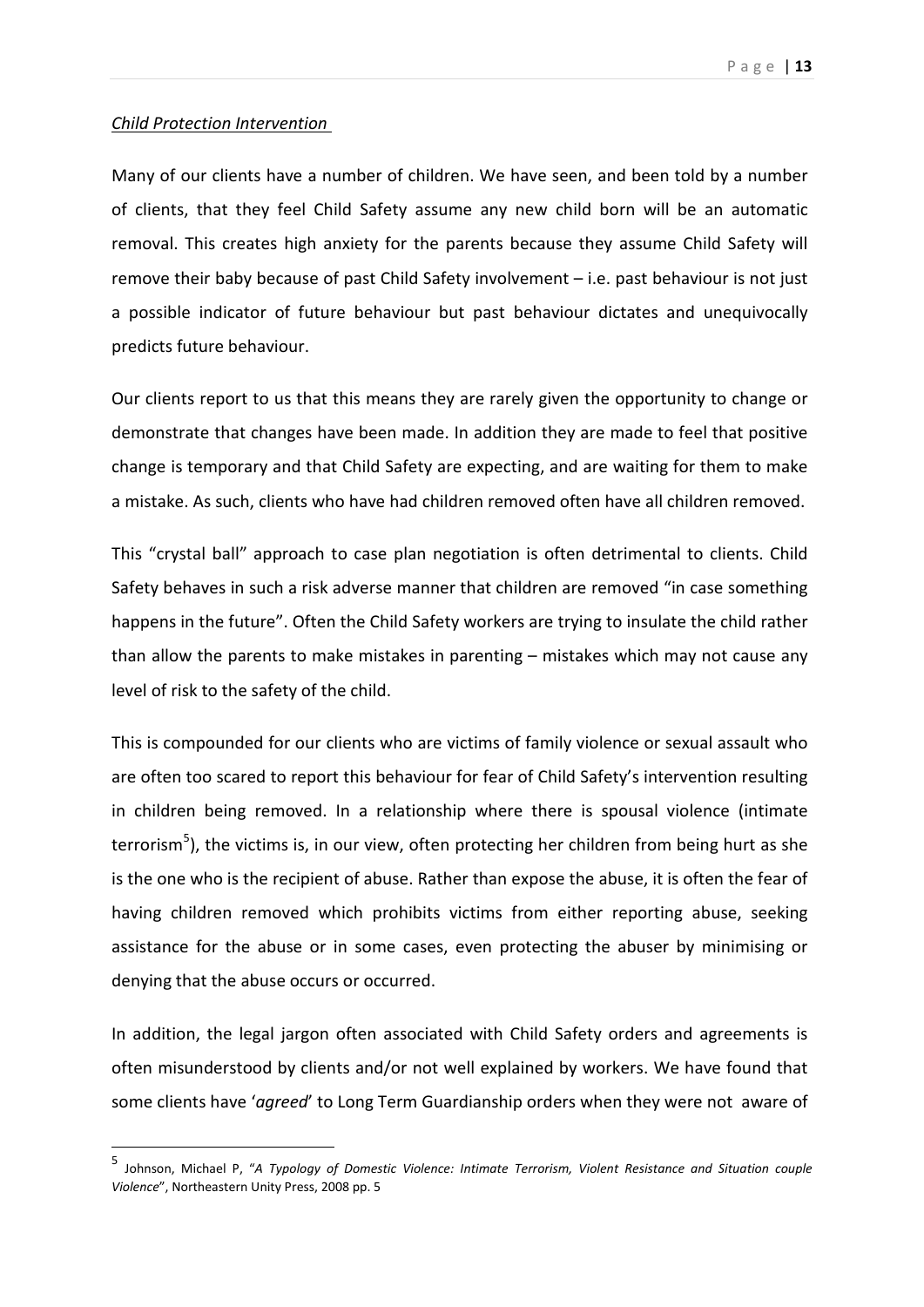options they had at the time of the 'agreement' and what they could do instead of the Long Term orders being made. In addition, some clients did not understand the implications of a Long Term Guardianship order, and did not realise they were assenting to the removal of their child until that child had turned 18. When this was explained to them these clients have been horrified, and reported that they didn't and wouldn't assent to such an arrangement. In addition, for many clients English is their second, third or fourth language. There have been instances of which QIFVLS is aware where clients were told to sign case plans that it was possible they couldn't even read, that had been written on scraps of paper and which everyone in the family was made to sign, even elderly grandparents who could not and did not understand what they were signing.

#### *Case management*

The case plans proposed by Child Safety often do not have realistic, specific and/or measurable outcomes for clients. This means that it is sometimes difficult, if not impossible for parents to achieve/meet the expectation of Child Safety's outcomes because those performance requirements have unachievable goals. This is particularly the case when considering the resources in the regional and remote locations. For example, if one parent requires intensive therapy for a specific area and that is a requirement of the case plan, that type of therapy may not be available in that community. It is often the case that Child Safety expects that person to travel and reside in a place where that therapy is available (despite the expense) simply because Child Safety considers it important.

An additional concern regarding the case management process is that Child Safety workers generally endorse their own case plans. This does not necessarily provide for an accurate reflection of the entire agreement. In addition, we are aware that often a number of case plans exist, particularly for children in out of home care arrangements. This is a waste of resources, is not a true case management model and is not a client centred, strengths based model.

Other concerns QIFVLS has noted are: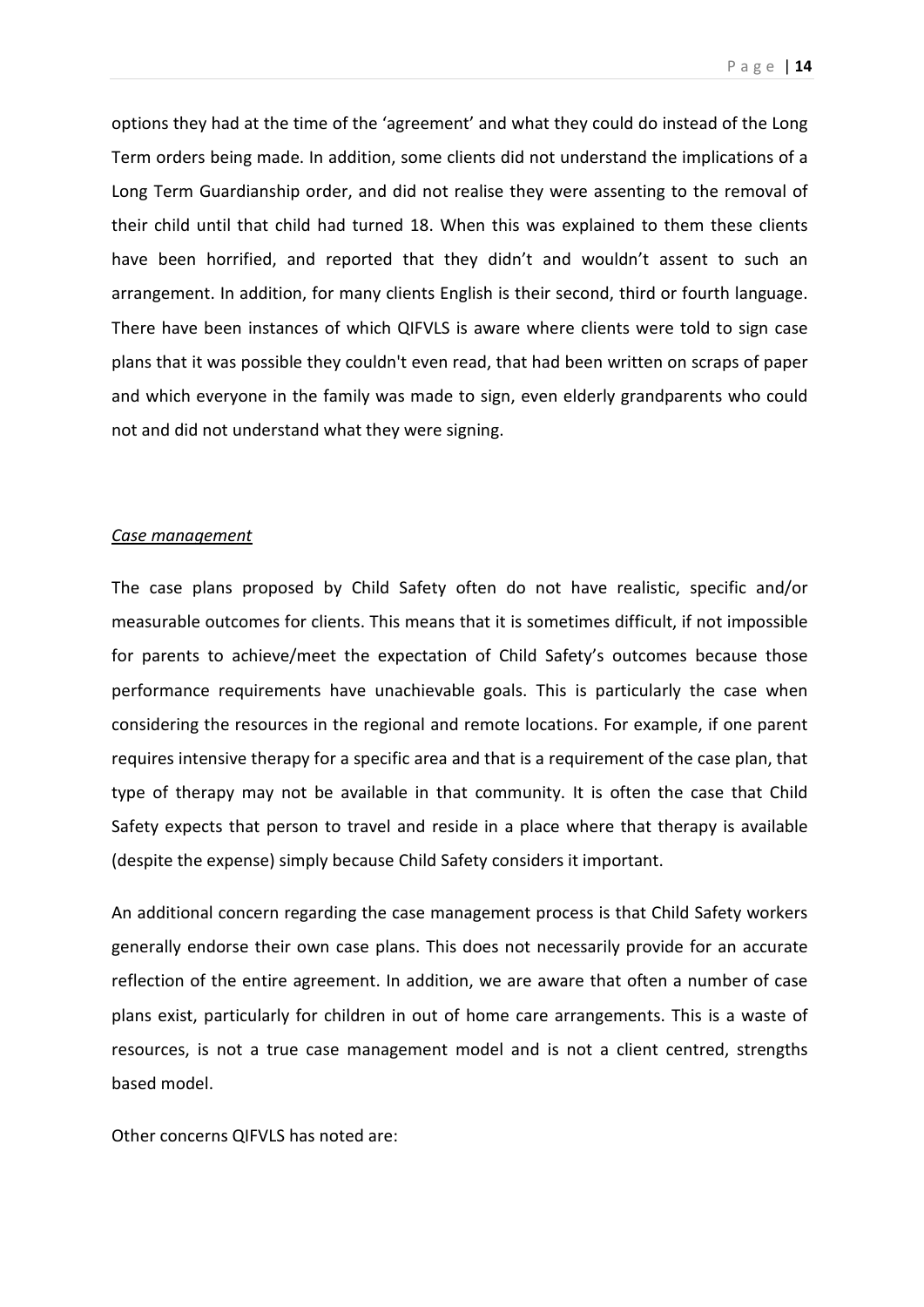- $\triangleright$  Lack of case conferencing. Sometimes no reviews have been done for months, if not years and only after significant contact by an advocate to schedule meetings. In some circumstances Child Safety have requested guidance from QIFVLS as to how to do a case review – even when a child has been on a long term order - because they have no experience or knowledge as to what is involved.
- $\triangleright$  Evidence gathering is often flawed because of Child Safety trying to find evidence that most supports the decision they want to make. Opposing information seems to be either ignored or not actively sought.
- $\triangleright$  No real negotiation seems to occur at conferences. The outcome seems to be predetermined and the conference merely a formality- i.e. not a conference but information provision.
- $\triangleright$  The client is not always treated holistically, with issues of poverty, inadequate housing or other social issues addressed as part of the case planning and case management process. For example, in one case Child Safety used as a reason to not allow reunification that the client was living in the house with parents and DV had been present in the past. When Child Safety was asked to assist in regards to priority housing to facilitate reunification, they claimed that as now they were seeking a long term guardianship order that they were prohibited from assisting with priority housing and that the client living with her parents was actually "protective" in respect of the child.

#### *Decision-making framework*

We have outlined previously the concerns we have regarding the current decision making process:

> $\triangleright$  There is no provision in the legislation for the onus to be on Child Safety to provide parents reasons for the decision to remove/outcomes of investigations regarding children. The onus for requesting these reasons is on parents. This provision is contained within the legislation and unless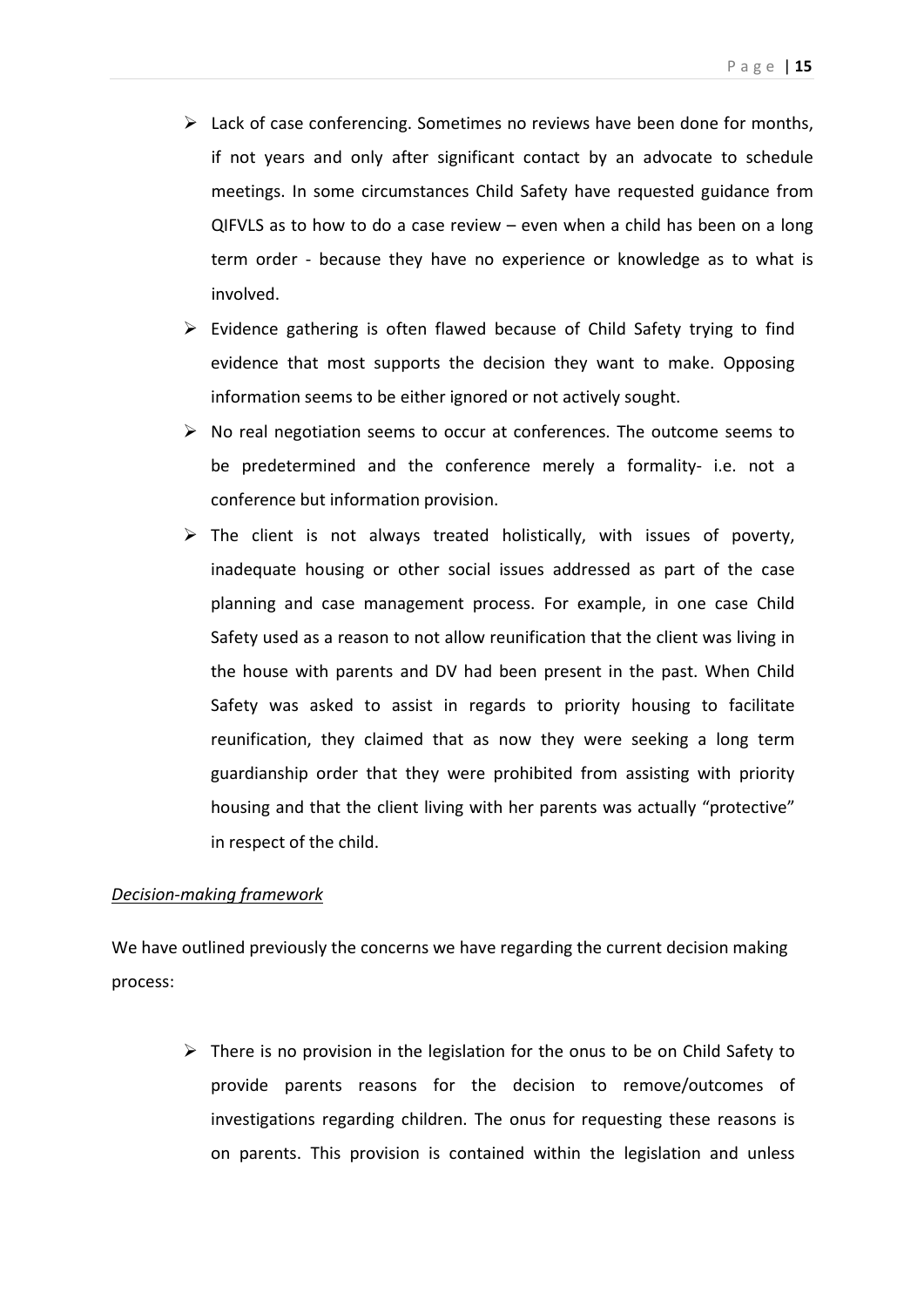aware of this request mechanism, this information is unknown to parents and either not exercised, or only used in later proceedings.

- $\triangleright$  Child Safety appears to favour policies and procedures over actual law in regards to the requirement for Blue Cards (in the case of kinship carers for example). The Child Safety website states that blue cards are compulsory, however the legislation actually states that this is at discretion and a factor to be taken into account only. This requirement for a Blue Card prohibits some suitable kinship care arrangements to be entered into by relying on what is essentially a misreading of the legislation.
- $\triangleright$  Child Safety workers often find it difficult to deal with legal representatives. For example there are too many instances where Child Safety workers approach and discuss their matters with the clients directly (who are legally represented) without their legal representative consulted or present at such discussions. In addition, it is sometimes difficult to obtain the documentation required, even though as legal representatives QIFVLS is entitled to obtain this documentation. We also believe that in some cases, where clients wish to seek and avail themselves of legal representation that this is not encouraged and possibly seen as a hindrance.
- $\triangleright$  The decision making/risk assessment framework is not a culturally appropriate decision making tool for Indigenous people.
- $\triangleright$  QIFVLS has found that on many occasions a Child Safety worker attends court events and/or formal negotiations, without them having the necessary delegation or authority to make decisions on behalf of the Department. For example, at court mentions it is often the Court Coordinator and the Child Safety worker who has carriage of the file, who attends court. However, neither can make decisions on changes to orders or applications without the consent of the Team Leader. This makes it difficult when there needs to be alterations and negotiation as to time between the parent and the children/children and causes unnecessary delay and emotional distress to clients.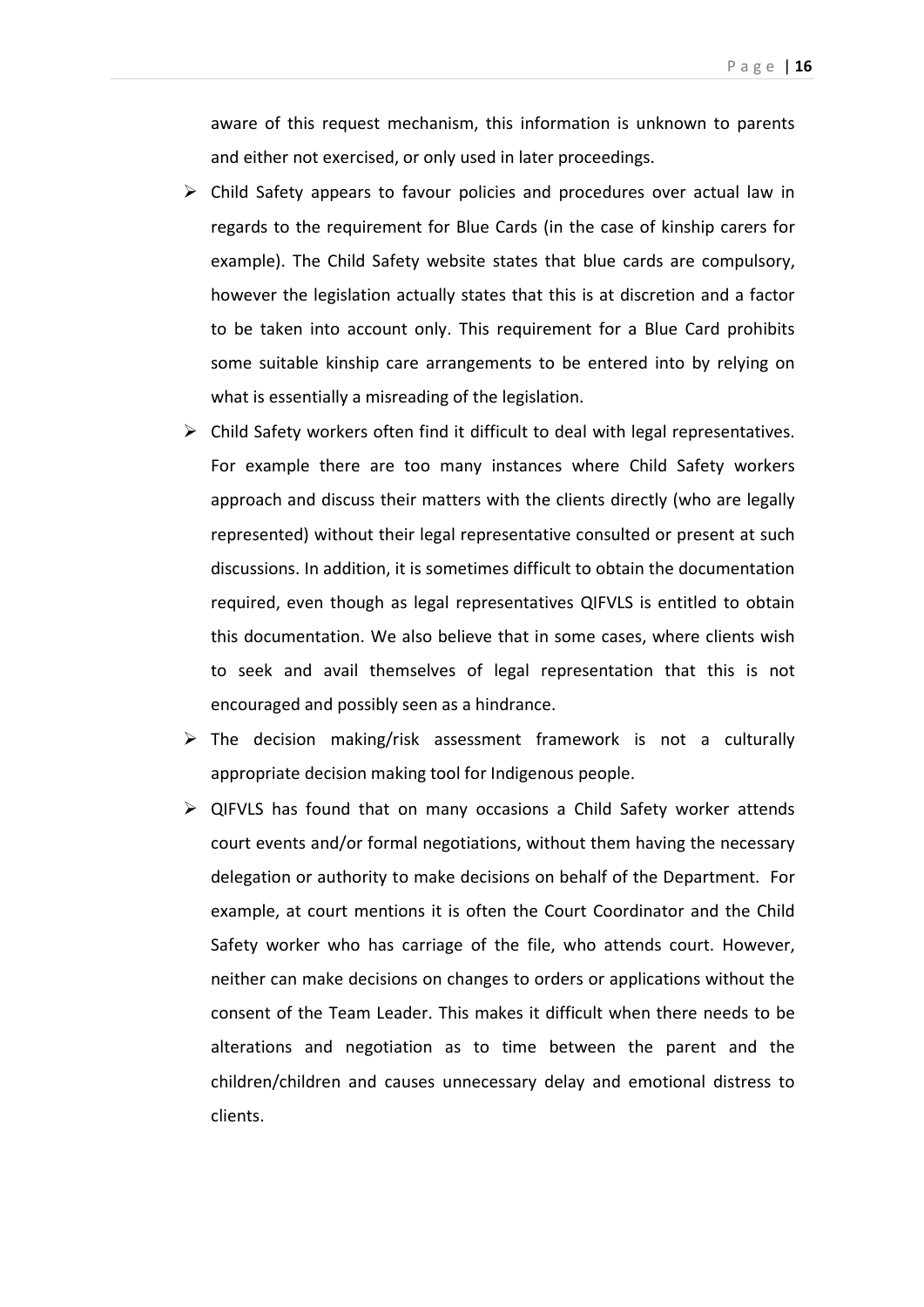- $\triangleright$  The time allocated for children's contact with parents is approximately an hour a week. This does not provide for sufficient time for attachment between the child and parent(s), particularly those parents who have relocated from communities to be near the children in more 'metropolitan' areas. In addition, such meetings are often superficial because they are supervised and/or in locations which are not conducive to real communication.
- $\triangleright$  Parties, including parents, are often not asked about their availability to attend meetings and often meetings are conducted by telephone to the parties' legal representatives while Child Safety are in communities. This is a false assumption on the part of Child Safety in believing that parents can attend meetings at whatever time Child Safety indicates, and that they have no other prior engagements such as work. It also causes a power imbalance for the clients as their support person and/or legal representative may not be with them in person, given the often short time frames proposed for meetings and a constant change of meeting times.
- $\triangleright$  The Child Safety system is incredibly distressing for families. Clients in communities have described the removal of children from their care and from communities as a whole, as another "stolen generation". Some parents have stated that they cannot negotiate the Child Safety system any longer, and feel that instead of "fighting" the system they will wait until their children return home of their own volition after the Order has expired.
- $\triangleright$  QIFVLS believes that for each case, reunification needs to be the final goal, with clear and measurable progress noted and resulting in appropriate outcomes. We note that in some cases, it is not in the best interests for children to be reunified given safety issues; however this does not preclude this being the underlying philosophy of Child Safety.
- $\triangleright$  The removal of children from community to a regional centre is highly problematic. Given connection to family and country, removal from communities significantly affects ongoing linkages to culture.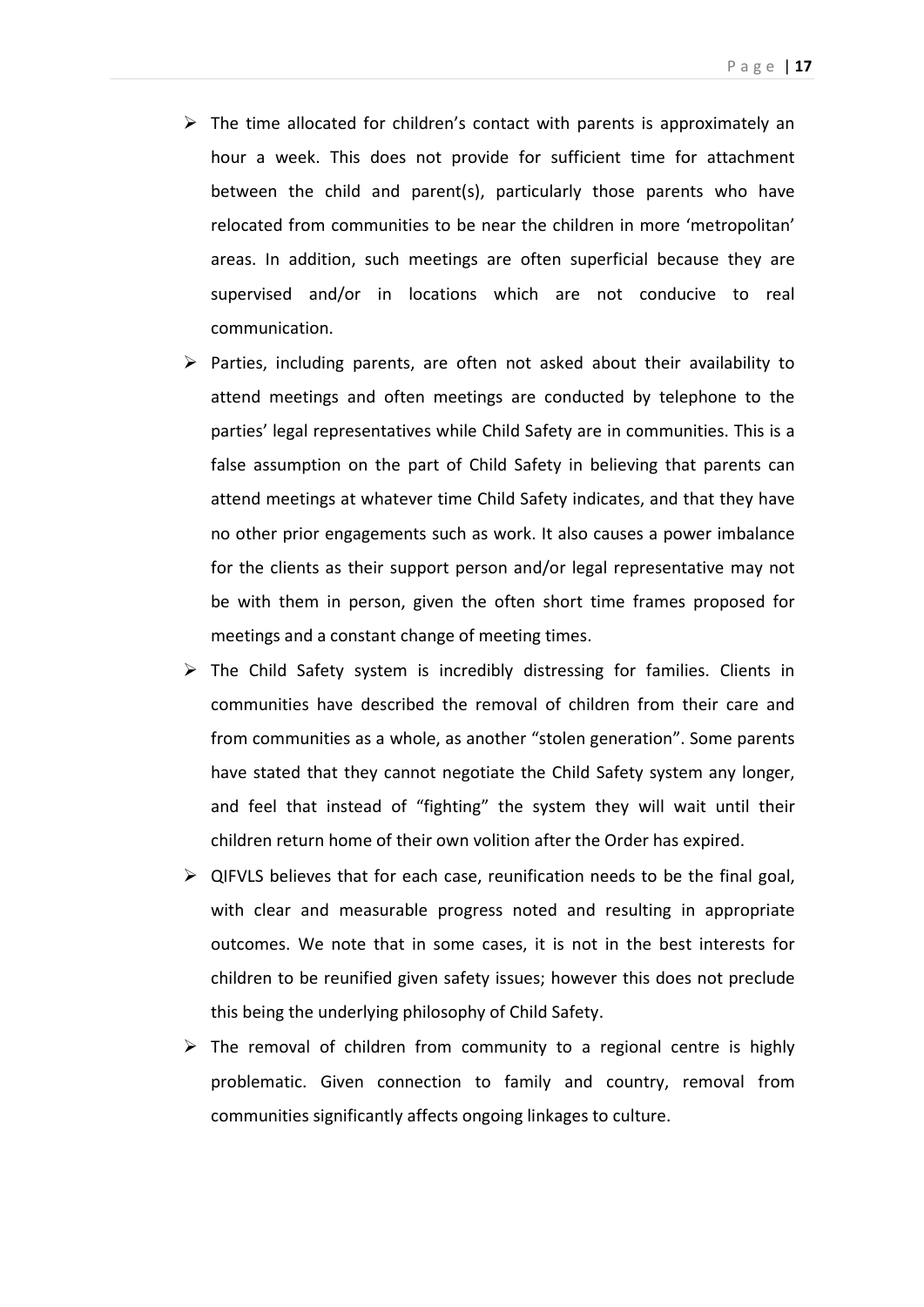- QIFVLS has noted that Child Safety workers often use parent's initial reactions to a removal of their child/children as behaviour unbecoming of a parent. This behaviour is then reported in affidavits and relied upon as evidence of a parent's inability to work with Child Safety.
- $\triangleright$  QIFVLS clients have stated that when the children are placed in care they are often not informed where their children are placed, or if they are with Indigenous families or the usual day to day activities such as if the children are attending school.

#### *Child Protection Court*

We have stated above our concerns regarding some Child Safety worker's knowledge of the legal process and conduct throughout.

The other issues we have noted regarding the current court system:

- $\triangleright$  The inconsistency of evidence in the proper form. QIFVLS has noted that a considerable amount of filed material from Child Safety contains opinion (not expert opinion), historical information (and at times unsubstantiated allegations) which are presented as current issues/evidence of risk of harm. This creates an issue for the court in determining whether the information has any relevance or probative value to the risk of harm to the child.
- $\triangleright$  There are generally no written reports from the REs upon which the Court can rely regarding cultural considerations.
- $\triangleright$  The fact that the Department of Communities is responsible for facilitating the FGMs and Court Ordered Conferences which does not provide for an independent party in resolving matters. This we believe unfairly disadvantaged clients.
- $\triangleright$  The length of time between removal of a child/children and Family Group Meeting, Court Ordered Conferences and hearings may take over a year with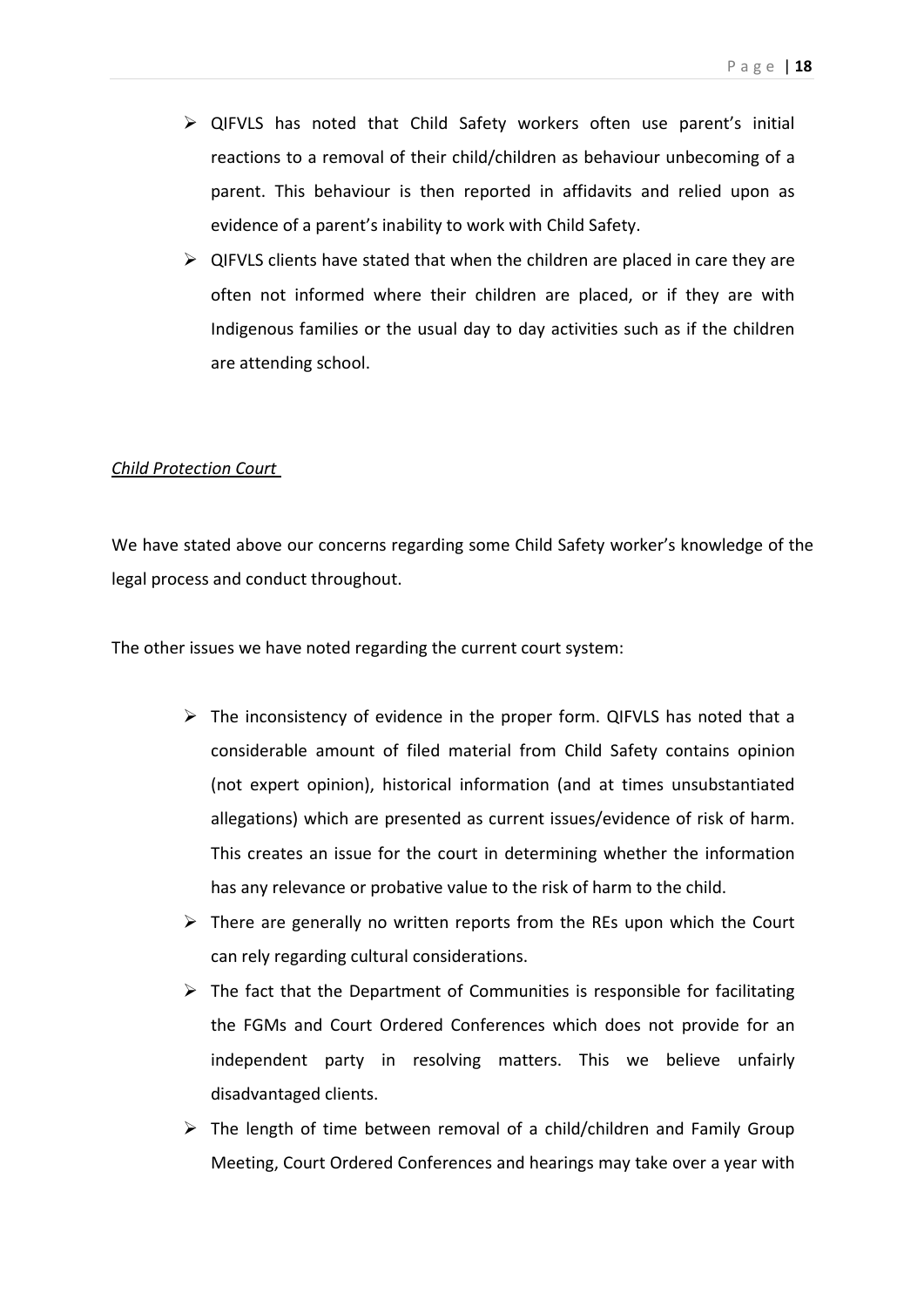"justice delayed is justice denied". This is a highly stressful situation, particularly when the parents have relocated from their residence and are only seeing their child twice a week for two hours. The emotional cost of the entire Child Protection process is not quantifiable.

 $\triangleright$  Despite issues of Child Protection and Domestic Violence being complex, traumatic and a difficult area of law, the fact that these matters are sometimes considered 'private' or 'family related' has then appear to be 'soft law'. QIFVLS believes these matters are so important that significant training of all those involved in the legal and court processes be mandatory. This includes training in Family Violence and cultural considerations including Indigenous parenting.

#### **iv) the transition of children through, and exiting the child protection system;**

Parents and children often need high levels of early intervention and case management support throughout the child protection experience. Often, neither children nor parents appear to be appropriately supported throughout the process. It is not unusual for children to be returned to their parents when foster parents are unable to care/control the children, for example when children become involved in the juvenile justice system. This places significant pressure on families. It also runs the risk of further Child Safety involvement with the family, particularly where younger children are involved. Instead a more carefully managed "through-care" and support process is required.

# **d) reviewing the effectiveness of the monitoring, investigation, oversight and complaint mechanisms for the child protection system and identification of ways to improve oversight of and public confidence in the child protection system;**

We believe that it is an inherent conflict of interest that complaints about Child Safety are directed to and managed by Child Safety. There is no independent external review and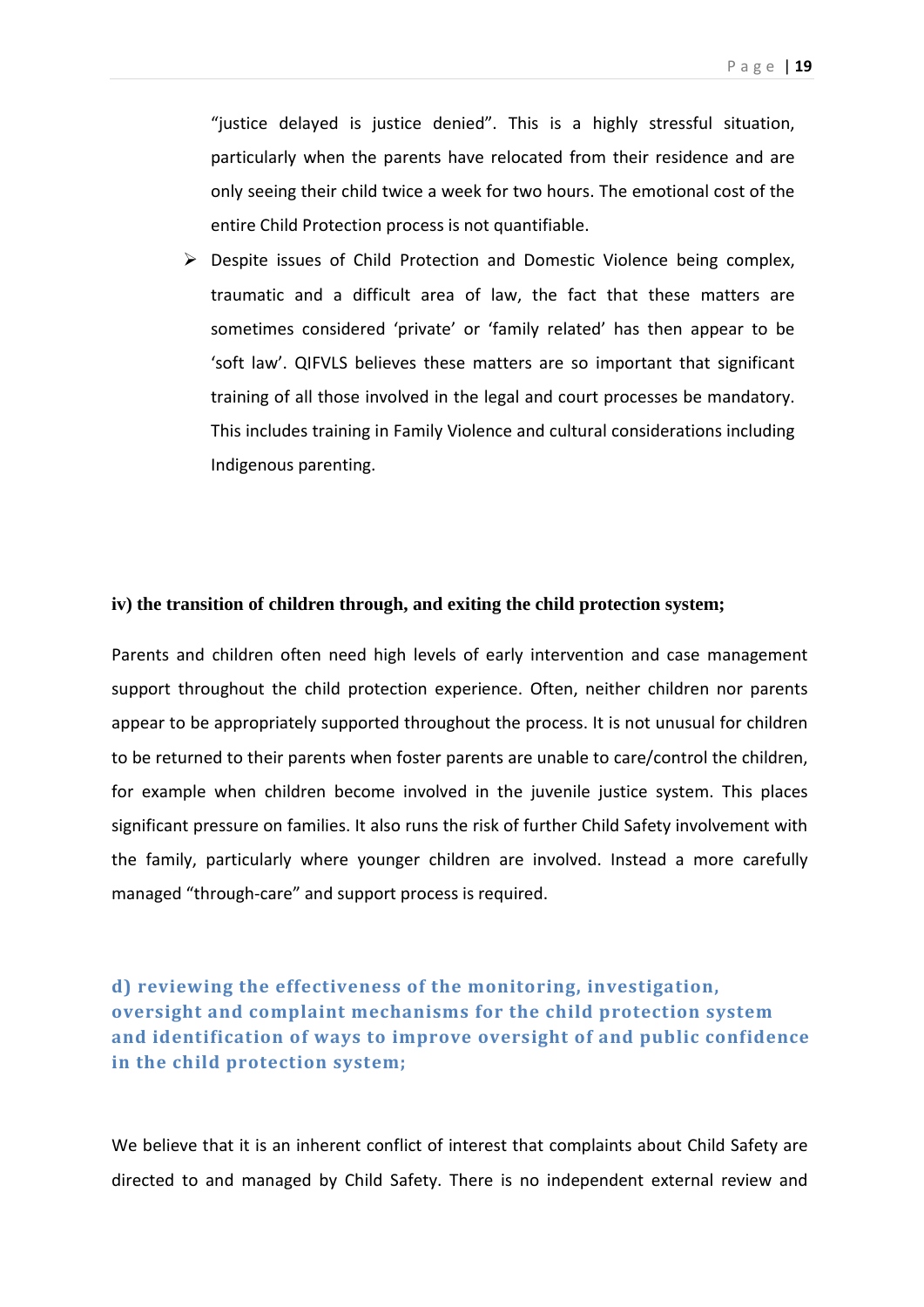investigation process associated with the Child Safety system. Instead, complaints are managed by more senior staff or through the internal child protection complaints mechanism. We would consider that this reduces accountability, transparency and impartiality.

We submit that significant changes are required to the Child Protection system in order to see improvement in process and outcomes. These changes include:

- $\triangleright$  Change the Child Safety risk assessment tools to be more culturally appropriate.
- $\triangleright$  Increase the focus of Early Intervention and Prevention and support of families.
- $\triangleright$  Improve training for Child Safety workers in the areas of cultural understanding and competency and the legal process.
- $\triangleright$  Consider the creation of 'hubs' in regional areas where parents can be supported in required to be away from communities. These community hubs could provide a 'one stop shop' for practical and emotional support, training, therapeutic interventions and in a possible residential setup.
- $\triangleright$  Consider a move away from Government as the provider of Child Safety intervention to a more community controlled, non-government organisation model.
- $\triangleright$  Strengthen the process required in any case which involves potential removal of a child. This could include:
	- o Contact the parents (and legal representatives) and organise for a mediation/Alternative Dispute Resolution (with an organisation not within Child Safety) to occur and when all avenues are exhausted, the parties can obtain a completion certificate (similar to the Family Law s60i certificate ) to go to court.
	- o The appointment of a Recognised Entity and Child Representative at the beginning of the matter (at the time the initial notification is made) so as to provide an opportunity to have a more child inclusive/involved conference.